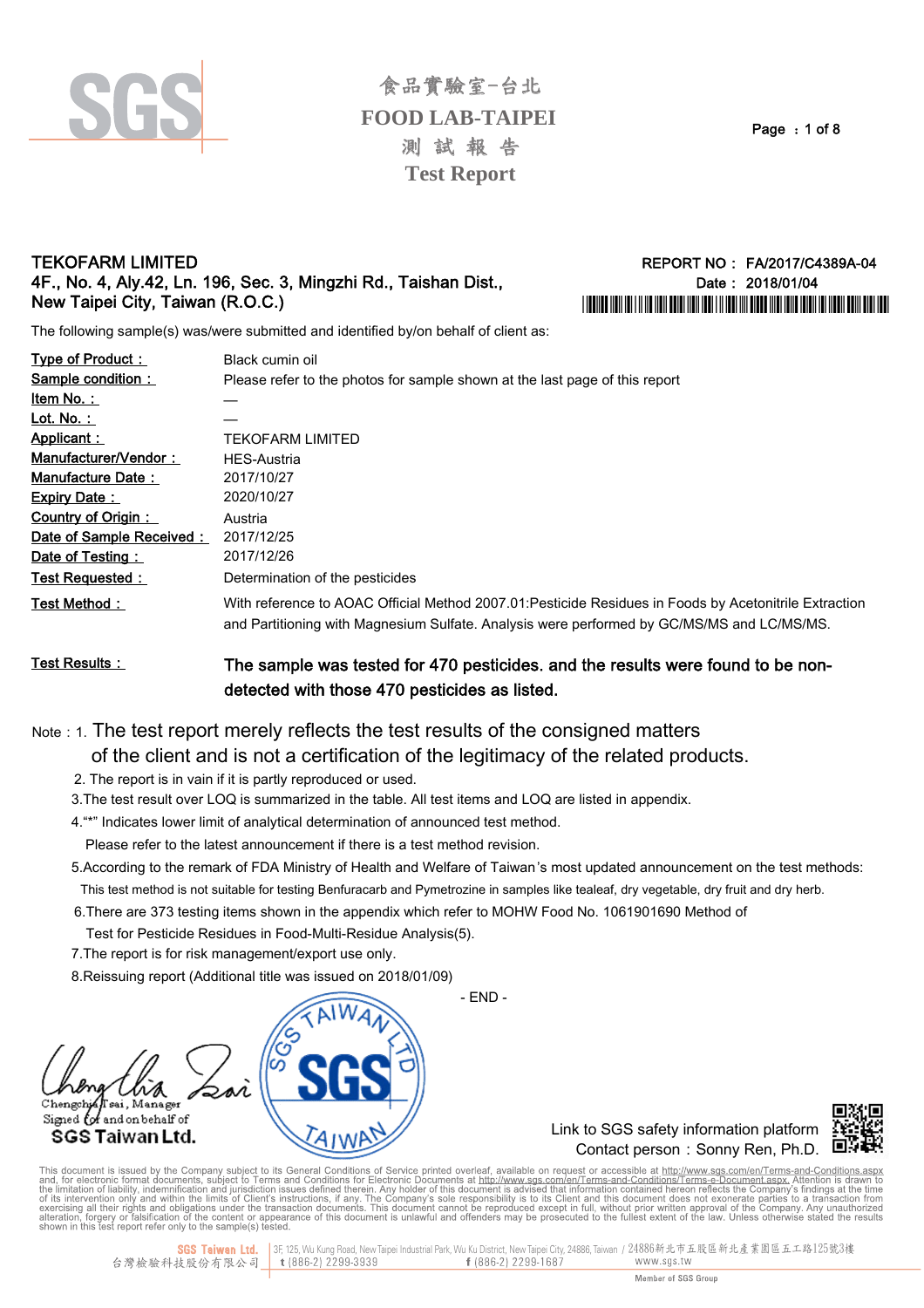

Page: 2 of 8

## Appendix

#### REPORT NO: FA/2017/C4389A-04 Date: 2018/01/04 THE THE THE THE REAL PROPERTY IS A 1990 FOR THE THE THE THE REAL PROPERTY OF THE THE THE THE THE THE THE THE T

|                | Test items & LOQ List :    | unit: ppm(mg/kg) |         |     |                     |               |      |
|----------------|----------------------------|------------------|---------|-----|---------------------|---------------|------|
| NO.            | <b>Test Item</b>           | CAS NO.          | LOQ     | NO. | <b>Test Item</b>    | CAS NO.       | LOQ  |
| $\mathbf{1}$ . | 2,3,5,6-Tetrachloroaniline | 3481-20-7        | 0.05    | 41. | Bentazone           | 25057-89-0    | 0.05 |
| 2.             | 2.6-DIPN                   | 24157-81-1       | 0.05    | 42. | Benthiazole         | 21564-17-0    | 0.05 |
| 3.             | 2-Phenylphenol             | $90 - 43 - 7$    | 0.05    | 43. | $\alpha$ -BHC       | 319-84-6      | 0.03 |
| 4.             | 3-keto Carbofuran          | 16709-30-1       | 0.05    | 44. | $\beta$ -BHC        | 319-85-7      | 0.05 |
| 5.             | 3-OH carbofuran            | 16655-82-6       | 0.05    | 45. | δ-BHC               | 319-86-8      | 0.05 |
| 6.             | Abamectin                  | 71751-41-2       | 0.05    | 46. | <b>Bifenazate</b>   | 149877-41-8   | 0.05 |
| 7.             | Acephate                   | 30560-19-1       | 0.05    | 47. | <b>Bifenox</b>      | 42576-02-3    | 0.05 |
| 8.             | Acequinocyl                | 57960-19-7       | 0.05    | 48. | <b>Bifenthrin</b>   | 82657-04-3    | 0.05 |
| 9.             | Acequinocyl-hydroxyl       | 57960-31-3       | 0.05    | 49. | Bioresmethrin       | 28434-01-7    | 0.05 |
| 10.            | Acetamiprid                | 135410-20-7      | 0.05    | 50. | Bitertanol          | 55179-31-2    | 0.05 |
| 11.            | Acetochlor                 | 34256-82-1       | 0.05    | 51. | <b>Boscalid</b>     | 188425-85-6   | 0.05 |
| 12.            | Acibenzolar-S-methyl       | 135158-54-2      | 0.05    | 52. | <b>Bromacil</b>     | 314-40-9      | 0.05 |
| 13.            | Acifluorfen                | 50594-66-6       | 0.02    | 53. | Bromobutide         | 74712-19-9    | 0.05 |
| 14.            | Acrinathrin                | 101007-06-1      | 0.05    | 54. | Bromophos-ethyl     | 4824-78-6     | 0.05 |
| 15.            | Alachlor                   | 15972-60-8       | 0.05    | 55. | Bromophos-methyl    | 2104-96-3     | 0.05 |
| 16.            | Alanycarb                  | 83130-01-2       | 0.02    | 56. | Bromopropylate      | 18181-80-1    | 0.05 |
| 17.            | Aldicarb                   | 116-06-3         | 0.02    | 57. | Bromuconazole       | 116255-48-2   | 0.05 |
| 18.            | Aldicarb sulfone           | 1646-88-4        | 0.02    | 58. | <b>Bufencarb</b>    | 8065-36-9     | 0.03 |
| 19.            | Aldicarb sulfoxide         | 1646-87-3        | 0.02    | 59. | <b>Bupirimate</b>   | 41483-43-6    | 0.05 |
| 20.            | Aldrin                     | 309-00-2         | 0.03    | 60. | Buprofezin          | 69327-76-0    | 0.05 |
| 21.            | Allethrin                  | 584-79-2         | 0.1     | 61. | <b>Butachlor</b>    | 23184-66-9    | 0.05 |
| 22.            | Alloxydim(sodium)          | 55635-13-7       | 0.05    | 62. | Butafenacil         | 134605-64-4   | 0.02 |
| 23.            | Alphacypermethrin          | 67375-30-8       | 0.5     | 63. | Butocarboxim        | 34681-10-2    | 0.05 |
| 24.            | Ametoctradin               | 865318-97-4      | 0.05    | 64. | <b>Butralin</b>     | 33629-47-9    | 0.05 |
| 25.            | Ametryn                    | 834-12-8         | 0.05    | 65. | Cadusafos           | 95465-99-9    | 0.05 |
| 26.            | Amisulbrom                 | 348635-87-0      | 0.05    | 66. | Carbaryl            | 63-25-2       | 0.05 |
| 27.            | Amitraz                    | 33089-61-1       | 0.02    | 67. | Carbendazim         | 10605-21-7    | 0.05 |
| 28             | Aramite                    | 140-57-8         | 0.05    | 68. | Carbofuran          | 1563-66-2     | 0.05 |
| 29.            | Asulam                     | 3337-71-1        | 0.02    | 69. | Carbophenothion     | 786-19-6      | 0.05 |
| 30.            | Atrazine                   | 1912-24-9        | 0.05    | 70. | Carbosulfan         | 55285-14-8    | 0.05 |
| 31.            | Azaconazole                | 60207-31-0       | 0.05    | 71. | Carboxin            | 5234-68-4     | 0.05 |
| 32.            | Azimsulfuron               | 120162-55-2      | 0.02    | 72. | Carfentrazone-ethyl | 128639-02-1   | 0.05 |
| 33.            | Azinphos-methyl            | 86-50-0          | 0.1     | 73. | Carpropamid         | 104030-54-8   | 0.05 |
| 34.            | Azoxystrobin               | 131860-33-8      | 0.05    | 74. | Chinomethionat      | 2439-01-2     | 0.05 |
| 35.            | Benalaxyl                  | 71626-11-4       | 0.05    | 75. | Chlorantraniliprole | 500008-45-7   | 0.05 |
| 36.            | Bendiocarb                 | 22781-23-3       | 0.05    | 76. | Chlorbenside        | 103-17-3      | 0.05 |
| 37.            | Benfluralin                | 1861-40-1        | 0.05    | 77. | Chlorbufam          | 1967-16-4     | 0.02 |
| 38.            | Benfuracarb                | 82560-54-1       | Note 5. | 78. | Chlorfenapyr        | 122453-73-0   | 0.05 |
| 39.            | Benoxacor                  | 98730-04-2       | 0.05    | 79. | Chlorfenson         | $80 - 33 - 1$ | 0.05 |
| 40             | Bensulfuron-methyl         | 83055-99-6       | 0.05    | 80  | Chlorfenvinnhos     | 470-90-6      | 0.05 |

This document is issued by the Company subject to its General Conditions of Service printed overleaf, available on request or accessible at http://www.sgs.com/en/Terms-and-Conditions.aspx. and, for electronic format docume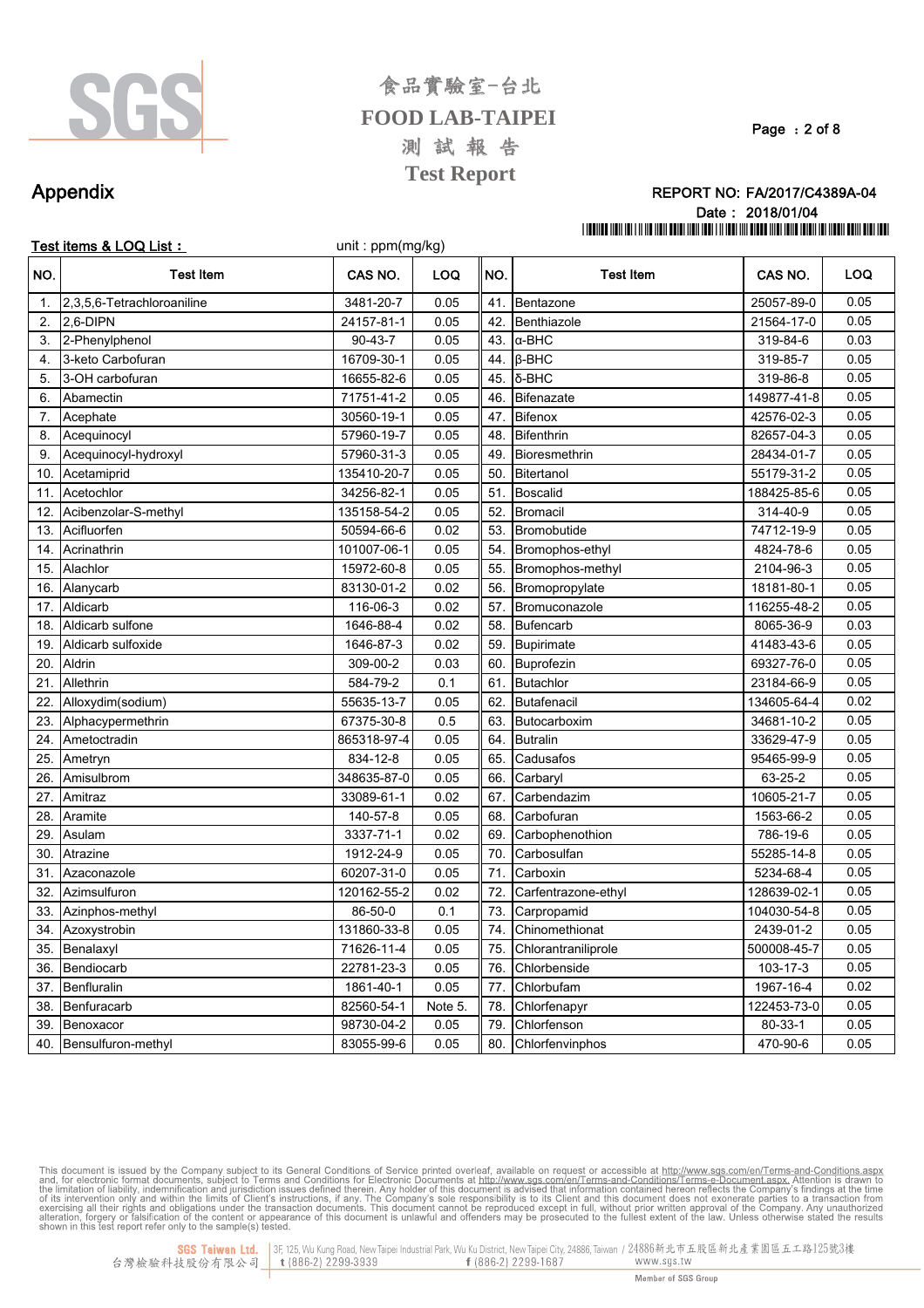

#### Page: 3 of 8

### REPORT NO: FA/2017/C4389A-04 Date: 2018/01/04 THE THE THE THE REAL PROPERTY IS A 1990 FOR THE THE THE THE REAL PROPERTY OF THE THE THE THE THE THE THE THE T

### Appendix

|      | Test items & LOQ List: | unit: ppm(mg/kg) |      |      |                   |               |      |
|------|------------------------|------------------|------|------|-------------------|---------------|------|
| NO.  | <b>Test Item</b>       | CAS NO.          | LOQ  | NO.  | <b>Test Item</b>  | CAS NO.       | LOQ  |
| 81.  | Chlorfluazuron         | 71422-67-8       | 0.05 | 121. | Cyproconazole     | 94361-06-5    | 0.05 |
| 82.  | Chloropropylate        | 5836-10-2        | 0.02 | 122. | Cyprodinil        | 121552-61-2   | 0.05 |
| 83.  | Chlorothalonil         | 1897-45-6        | 0.05 |      | 123. 0, p'-DDD    | $53-19-0$     | 0.02 |
| 84.  | Chloroxuron            | 1982-47-4        | 0.02 |      | 124. 0,p'-DDE     | 3424-82-6     | 0.02 |
| 85   | Chlorpropham           | $101 - 21 - 3$   | 0.05 |      | 125. o,p'-DDT     | 789-02-6      | 0.02 |
| 86.  | Chlorpyrifos           | 2921-88-2        | 0.05 |      | 126. $p, p'$ -DDD | 72-54-8       | 0.02 |
| 87   | Chlorpyrifos-methyl    | 5598-13-0        | 0.05 | 127. | p,p'-DDE          | 72-55-9       | 0.02 |
| 88   | Chlorthal-dimethyl     | 1861-32-1        | 0.05 | 128. | p,p'-DDT          | $50 - 29 - 3$ | 0.02 |
| 89   | Chlorthiophos          | 60238-56-4       | 0.05 | 129. | Deguelin          | 522-17-8      | 0.05 |
| 90   | Chlozolinate           | 84332-86-5       | 0.05 | 130. | Deltamethrin      | 52918-63-5    | 0.05 |
| 91   | Chromafenozide         | 143807-66-3      | 0.05 | 131  | Demeton O&S       | 8065-48-3     | 0.05 |
| 92   | Cinern I               | 8003-34-7        | 0.05 | 132  | Demeton-S-methyl  | 919-86-8      | 0.05 |
| 93.  | Cinern II              | 8003-34-7        | 0.05 | 133. | Di-allate         | 2303-16-4     | 0.05 |
| 94   | Cinidon-ethyl          | 142891-20-1      | 0.02 | 134. | Diazinon          | 333-41-5      | 0.05 |
| 95   | Cinosulfuron           | 94593-91-6       | 0.05 | 135  | Dichlofenthion    | $97 - 17 - 6$ | 0.05 |
| 96.  | cis-Chlordane          | 5103-71-9        | 0.05 | 136. | Dichlormid        | 37764-25-3    | 0.05 |
| 97.  | Clethodim              | 99129-21-2       | 0.05 | 137  | Dichlorprop       | 120-36-5      | 0.02 |
| 98   | Clofentezine           | 74115-24-5       | 0.05 | 138  | Dichlorvos        | 62-73-7       | 0.05 |
| 99   | Clomazone              | 81777-89-1       | 0.05 | 139  | Diclofop-methyl   | 51338-27-3    | 0.05 |
| 100  | Clomeprop              | 84496-56-0       | 0.05 | 140  | Diclomezine       | 62865-36-5    | 0.02 |
| 101  | Clothianidin           | 210880-92-5      | 0.05 | 141  | Dicloran          | 99-30-9       | 0.05 |
| 102  | Coumaphos              | 56-72-4          | 0.05 | 142  | Dicofol           | 115-32-2      | 0.05 |
| 103  | <b>CPMC</b>            | 3942-54-9        | 0.05 | 143  | Dicrotophos       | 141-66-2      | 0.05 |
| 104. | Cyanazine              | 21725-46-2       | 0.05 | 144  | Dieldrin          | $60 - 57 - 1$ | 0.05 |
| 105  | Cyanofenphos           | 13067-93-1       | 0.05 | 145  | Diethofencarb     | 87130-20-9    | 0.05 |
| 106. | Cyanophos              | 2636-26-2        | 0.05 | 146  | Difenoconazole    | 119446-68-3   | 0.05 |
| 107  | Cyantraniliprole       | 736994-63-1      | 0.05 | 147  | Diflubenzuron     | 35367-38-5    | 0.05 |
| 108  | Cyazofamid             | 120116-88-3      | 0.05 | 148  | Diflufenican      | 83164-33-4    | 0.05 |
| 109. | Cycloprothrin          | 63935-38-6       | 0.02 | 149  | Dimepiperate      | 61432-55-1    | 0.05 |
| 110. | Cyclosulfamuron        | 136849-15-5      | 0.05 | 150  | Dimethametryn     | 22936-75-0    | 0.05 |
| 111  | Cycloxydim             | 101205-02-1      | 0.05 | 151  | Dimethenamid      | 87674-68-8    | 0.05 |
| 112. | Cyenopyrafen           | 560121-52-0      | 0.05 | 152  | Dimethipin        | 55290-64-7    | 0.05 |
| 113. | Cyflufenamid           | 180409-60-3      | 0.05 | 153  | Dimethoate        | 60-51-5       | 0.05 |
| 114. | Cyflumetofen           | 400882-07-7      | 0.05 | 154  | Dimethomorph      | 110488-70-5   | 0.05 |
| 115. | Cyfluthrin             | 68359-37-5       | 0.05 | 155  | Diniconazole      | 83657-24-3    | 0.05 |
| 116. | Cyhalofop-butyl        | 122008-85-9      | 0.05 | 156  | Dinitramine       | 29091-05-2    | 0.05 |
| 117  | Cyhalothrin            | 91465-08-6       | 0.05 | 157  | Dinotefuran       | 165252-70-0   | 0.05 |
| 118. | Cymoxanil              | 57966-95-7       | 0.05 | 158  | Diofenolan        | 63837-33-2    | 0.05 |
| 119. | Cypermethrin           | 52315-07-8       | 0.5  | 159  | Dioxathion        | 78-34-2       | 0.02 |
|      | 120. Cyphenothrin      | 39515-40-7       | 0.05 |      | 160. Diphenamid   | 957-51-7      | 0.05 |

This document is issued by the Company subject to its General Conditions of Service printed overleaf, available on request or accessible at http://www.sgs.com/en/Terms-and-Conditions.aspx. Attention is drawn to and, for el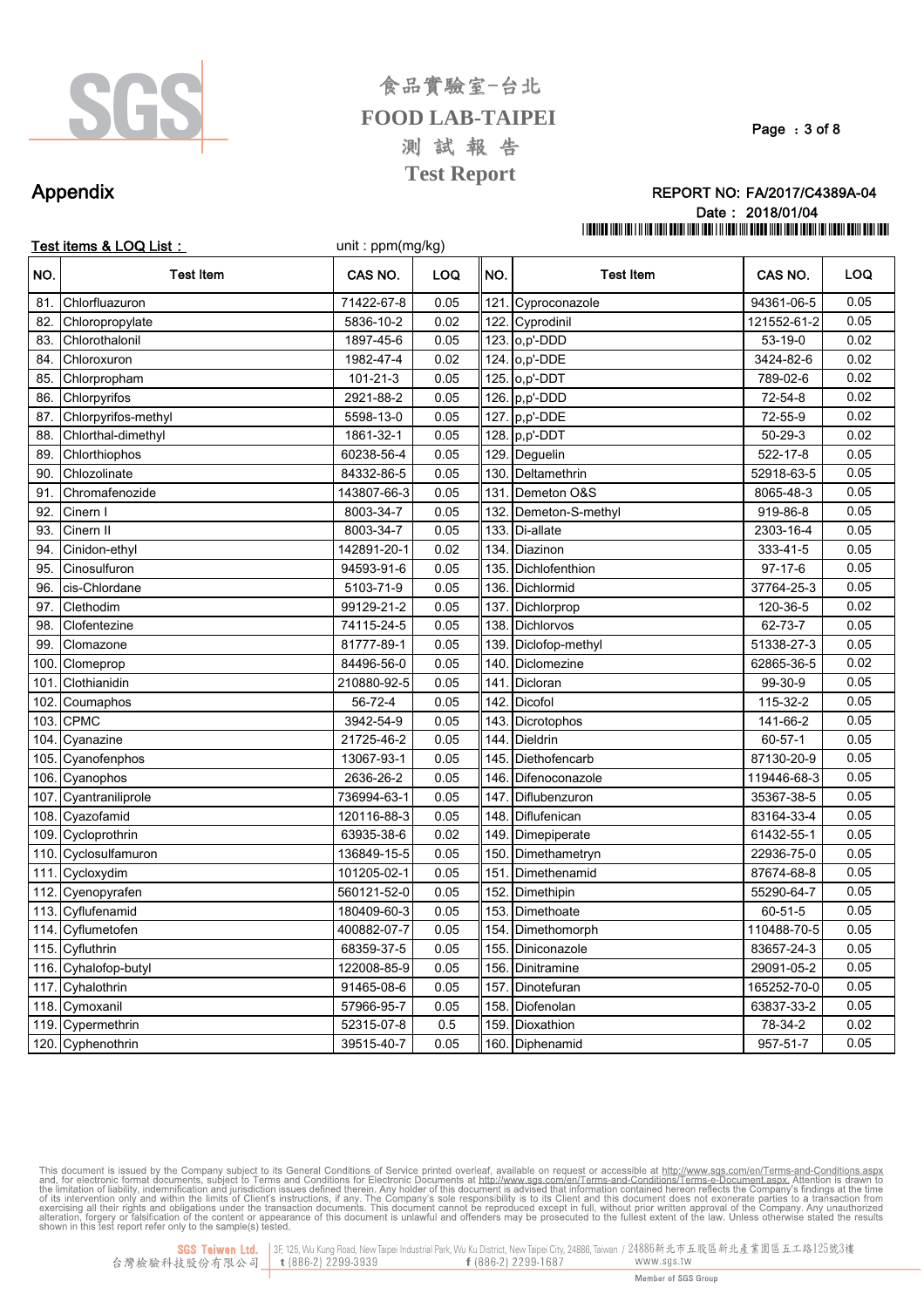

Page: 4 of 8

#### REPORT NO: FA/2017/C4389A-04 Date: 2018/01/04 THE THE THE THE REAL PROPERTY IS A 1990 FOR THE THE THE THE REAL PROPERTY OF THE THE THE THE THE THE THE THE T

### Appendix

|      | Test items & LOQ List: | unit: ppm(mg/kg) |            |      |                          |             |            |
|------|------------------------|------------------|------------|------|--------------------------|-------------|------------|
| NO.  | <b>Test Item</b>       | CAS NO.          | <b>LOQ</b> | INO. | <b>Test Item</b>         | CAS NO.     | <b>LOQ</b> |
| 161. | Diphenylamine          | 122-39-4         | 0.05       |      | 201. Fenoxycarb          | 79127-80-3  | 0.05       |
| 162  | <b>Disulfoton</b>      | 298-04-4         | 0.05       |      | 202. Fenpropathrin       | 39515-41-8  | 0.05       |
| 163. | <b>Ditalimfos</b>      | 5131-24-8        | 0.03       | 203. | Fenpropimorph            | 67564-91-4  | 0.05       |
| 164  | Dithiopyr              | 97886-45-8       | 0.05       | 204. | Fenpyrazamine            | 473798-59-3 | 0.01       |
| 165  | Diuron                 | 330-54-1         | 0.05       | 205. | Fenpyroximate            | 134098-61-6 | 0.05       |
| 166. | Dymron                 | 42609-52-9       | 0.05       | 206. | Fensulfothion            | 115-90-2    | 0.05       |
|      | 167. Edifenphos        | 17109-49-8       | 0.05       | 207. | Fenthion                 | 55-38-9     | 0.05       |
| 168. | Emamectin benzoate B1a | 155569-91-8      | 0.05       | 208. | Fenvalerate              | 51630-58-1  | 0.05       |
| 169. | Emamectin benzoate B1b | 155569-91-8      | 0.05       | 209  | Ferimzone                | 89269-64-7  | 0.05       |
| 170. | $\alpha$ -Endosulfan   | 959-98-8         | 0.05       | 210. | Fipronil                 | 120068-37-3 | 0.002      |
| 171  | β-Endosulfan           | 33213-65-9       | 0.05       | 211. | Fipronil sulfide         | 120067-83-6 | 0.05       |
| 172. | Endosulfan sulfate     | 1031-07-8        | 0.05       |      | 212. Fipronil-desulfinyl | 205650-65-3 | 0.05       |
| 173. | Endrin                 | 72-20-8          | 0.05       |      | 213. Fipronil-sulfone    | 120068-36-2 | 0.05       |
|      | 174. EPN               | 2104-64-5        | 0.03       |      | 214. Flamprop-methyl     | 52756-25-9  | 0.05       |
| 175. | Epoxiconazole          | 133855-98-8      | 0.05       |      | 215. Flazasulfuron       | 104040-78-0 | 0.05       |
| 176. | Esfenvalerate          | 66230-04-4       | 0.05       |      | 216. Flonicamid          | 158062-67-0 | 0.05       |
| 177  | Etaconazole            | 60207-93-4       | 0.05       |      | 217. Fluacrypyrim        | 229977-93-9 | 0.05       |
| 178. | Ethalfluralin          | 55283-68-6       | 0.05       |      | 218. Fluazifop-P-butyl   | 69806-50-4  | 0.05       |
| 179  | Ethiofencarb           | 29973-13-5       | 0.02       | 219. | Fluazinam                | 79622-59-6  | 0.05       |
| 180. | Ethion                 | 563-12-2         | 0.05       | 220. | Flubendiamide            | 272451-65-7 | 0.05       |
| 181  | Ethiprole              | 181587-01-9      | 0.05       | 221. | Flucythrinate            | 70124-77-5  | 0.05       |
| 182. | Ethirimol              | 23947-60-6       | 0.05       | 222. | Fludioxonil              | 131341-86-1 | 0.06       |
| 183. | Ethoprophos            | 13194-48-4       | 0.05       | 223  | Fluensulfone             | 318290-98-1 | 0.05       |
| 184. | Etofenprox             | 80844-07-1       | 0.05       | 224  | Flufenoxuron             | 101463-69-8 | 0.05       |
| 185. | Etoxazole              | 153233-91-1      | 0.05       | 225. | Flumethrin               | 69770-45-2  | 0.05       |
| 186  | Etridiazole            | 2593-15-9        | 0.05       | 226. | Fluopicolide             | 239110-15-7 | 0.05       |
| 187. | Etrimfos               | 38260-54-7       | 0.05       |      | 227. Fluopyram           | 658066-35-4 | 0.05       |
| 188. | Famoxadone             | 131807-57-3      | 0.05       | 228. | Fluoroglycofen-ethyl     | 77501-90-7  | 0.05       |
| 189. | Fenamiphos             | 22224-92-6       | 0.05       | 229. | Flupyradifurone          | 951659-40-8 | 0.05       |
| 190  | Fenarimol              | 60168-88-9       | 0.05       | 230. | Fluquinconazole          | 136426-54-5 | 0.05       |
| 191  | Fenazaquin             | 120928-09-8      | 0.05       | 231. | Fluroxypyr-meptyl        | 81406-37-3  | 0.05       |
| 192. | Fenbuconazole          | 114369-43-6      | 0.05       | 232. | Flurtamone               | 96525-23-4  | 0.02       |
|      | 193. Fenbutatin-oxide  | 13356-08-6       | 0.05       |      | 233. Flusilazole         | 85509-19-9  | 0.05       |
|      | 194. Fenchlorphos      | 299-84-3         | 0.05       |      | 234. Flutolanil          | 66332-96-5  | 0.05       |
|      | 195. Fenhexamid        | 126833-17-8      | 0.05       |      | 235. Flutriafol          | 76674-21-0  | 0.05       |
|      | 196. Fenitrothion      | 122-14-5         | 0.05       |      | 236. Fluvalinate         | 102851-06-9 | 0.05       |
|      | 197. Fenobucarb        | 3766-81-2        | 0.05       |      | 237. Fluxapyroxad        | 907204-31-3 | 0.05       |
|      | 198. Fenothiocarb      | 62850-32-2       | 0.05       |      | 238. Folpet              | 133-07-3    | 0.04       |
|      | 199. Fenoxanil         | 115852-48-7      | 0.05       | 239. | Fonofos                  | 944-22-9    | 0.05       |
|      | 200. Fenoxaprop-ethyl  | 66441-23-4       | 0.05       |      | 240. Formetanate         | 23422-53-9  | 0.05       |

This document is issued by the Company subject to its General Conditions of Service printed overleaf, available on request or accessible at http://www.sgs.com/en/Terms-and-Conditions.aspx. Attention is drawn to and, for el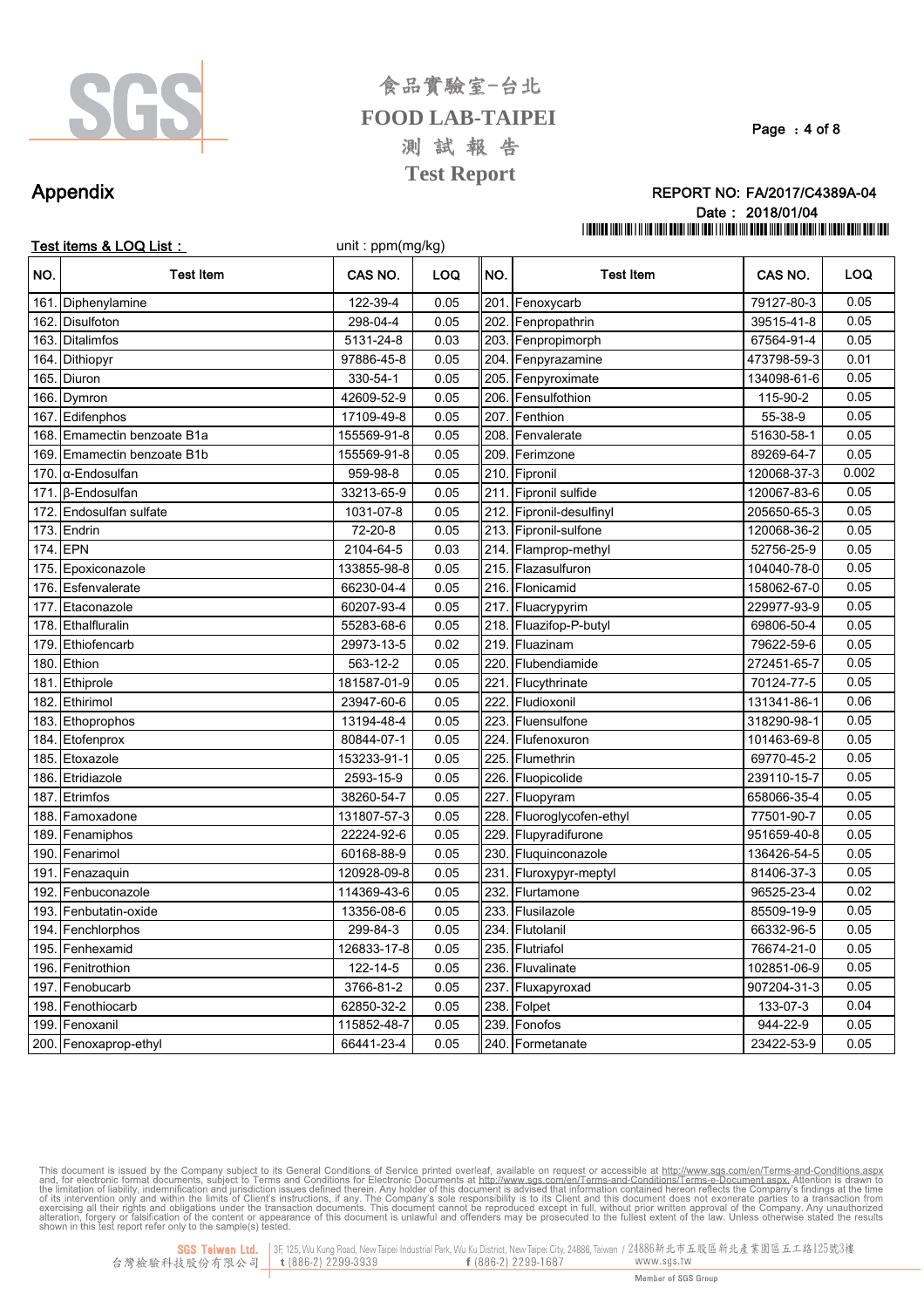

Page: 5 of 8

### Appendix

#### REPORT NO: FA/2017/C4389A-04 Date: 2018/01/04 THE THE THE THE REAL PROPERTY IS A 1990 FOR THE THE THE THE REAL PROPERTY OF THE THE THE THE THE THE THE THE T

|      | Test items & LOQ List: | unit: ppm(mg/kg) |            |      |                                  |             |            |
|------|------------------------|------------------|------------|------|----------------------------------|-------------|------------|
| NO.  | <b>Test Item</b>       | CAS NO.          | <b>LOQ</b> | NO.  | <b>Test Item</b>                 | CAS NO.     | <b>LOQ</b> |
| 241. | Formothion             | 2540-82-1        | 0.05       | 281  | Lindane                          | 58-89-9     | 0.05       |
| 242. | Fosthiazate            | 98886-44-3       | 0.05       | 282  | Linuron                          | 330-55-2    | 0.05       |
| 243. | Fthalide               | 27355-22-2       | 0.05       | 283  | Lufenuron                        | 103055-07-8 | 0.05       |
| 244. | Furametpyr             | 123572-88-3      | 0.05       | 284  | Malaoxon                         | 1634-78-2   | 0.05       |
| 245. | Furathiocarb           | 65907-30-4       | 0.02       | 285  | Malathion                        | 121-75-5    | 0.05       |
| 246. | Halfenprox             | 111872-58-3      | 0.05       | 286  | Mandipropamid                    | 374726-62-2 | 0.05       |
| 247. | Haloxyfop-methyl       | 69806-40-2       | 0.05       | 287  | Mecarbam                         | 2595-54-2   | 0.05       |
| 248. | Heptachlor             | 76-44-8          | 0.05       | 288  | Mefenacet                        | 73250-68-7  | 0.05       |
| 249. | Heptachlor epoxide     | 1024-57-3        | 0.05       | 289  | Mepanipyrim                      | 110235-47-7 | 0.05       |
| 250. | Heptenophos            | 23560-59-0       | 0.05       | 290  | Mephosfolan                      | 950-10-7    | 0.05       |
| 251. | Hexachlorobenzene      | 118-74-1         | 0.02       | 291  | Mepronil                         | 55814-41-0  | 0.05       |
| 252. | Hexaconazole           | 79983-71-4       | 0.05       | 292  | Metaflumizon                     | 139968-49-3 | 0.05       |
| 253. | Hexaflumuron           | 86479-06-3       | 0.05       | 293. | Metalaxyl                        | 57837-19-1  | 0.05       |
| 254. | Hexazinone             | 51235-04-2       | 0.05       | 294. | Metazachlor                      | 67129-08-2  | 0.05       |
| 255. | Hexythiazox            | 78587-05-0       | 0.05       | 295  | Metconazole                      | 125116-23-6 | 0.05       |
| 256. | Imazalil               | 35554-44-0       | 0.05       | 296  | <b>Methacrifos</b>               | 62610-77-9  | 0.05       |
| 257. | Imazamethabenz-methyl  | 81405-85-8       | 0.05       | 297. | Methamidophos                    | 10265-92-6  | 0.05       |
| 258. | Imibenconazole         | 86598-92-7       | 0.1        | 298  | Methidathion                     | 950-37-8    | 0.05       |
| 259  | Imidacloprid           | 138261-41-3      | 0.05       | 299  | Methiocarb                       | 2032-65-7   | 0.05       |
| 260  | Imidaclothiz           | 105843-36-5      | 0.02       | 300  | Methomyl                         | 16752-77-5  | 0.05       |
| 261  | Indoxacarb             | 173584-44-6      | 0.01       | 301  | Methoprene                       | 40596-69-8  | 0.05       |
| 262  | Iprobenfos             | 26087-47-8       | 0.05       | 302. | Methoxychlor                     | 72-43-5     | 0.05       |
| 263. | Iprodione              | 36734-19-7       | 0.05       | 303  | Methoxyfenozide                  | 161050-58-4 | 0.05       |
| 264  | Iprovalicarb           | 140923-17-7      | 0.05       | 304  | Methyl pentachlorophenyl sulfide | 1825-19-0   | 0.02       |
| 265. | Isazofos               | 42509-80-8       | 0.05       | 305. | Metobromuron                     | 3060-89-7   | 0.05       |
| 266. | Isocarbophos           | 24353-61-5       | 0.05       | 306  | Metolachlor                      | 51218-45-2  | 0.05       |
|      | 267. Isofenphos        | 25311-71-1       | 0.05       | 307  | Metolcarb                        | 1129-41-5   | 0.05       |
| 268. | Isofenphos-methyl      | 99675-03-3       | 0.02       | 308  | Metrafenone                      | 220899-03-6 | 0.05       |
| 269. | Isoprocarb             | 2631-40-5        | 0.05       | 309  | Metribuzin                       | 21087-64-9  | 0.05       |
| 270. | Isoprothiolane         | 50512-35-1       | 0.05       | 310  | <b>Mevinphos</b>                 | 7786-34-7   | 0.05       |
| 271. | Isopyrazam             | 881685-58-1      | 0.05       | 311  | <b>Mirex</b>                     | 2385-85-5   | 0.05       |
| 272  | Isotianil              | 224049-04-1      | 0.05       | 312  | Molinate                         | 2212-67-1   | 0.05       |
| 273. | Isouron                | 55861-78-4       | 0.05       | 313  | Monocrotophos                    | 6923-22-4   | 0.05       |
| 274  | Isoxaflutole           | 141112-29-0      | 0.05       | 314. | Monolinuron                      | 1746-81-2   | 0.02       |
| 275. | Isoxathion             | 18854-01-8       | 0.1        | 315  | Myclobutanil                     | 88671-89-0  | 0.05       |
| 276. | Jasmolin I             | 8003-34-7        | 0.05       | 316. | Napropamide                      | 15299-99-7  | 0.05       |
| 277. | Jasmolin II            | 8003-34-7        | 0.05       | 317. | Nitrothal-isopropyl              | 10552-74-6  | 0.05       |
| 278. | Jodfenphos             | 18181-70-9       | 0.05       | 318  | Norflurazon                      | 27314-13-2  | 0.05       |
| 279. | Kresoxim-methyl        | 143390-89-0      | 0.05       |      | 319. Novaluron                   | 116714-46-6 | 0.05       |
|      | 280 Leptophos          | 21609-90-5       | 0.05       |      | 320 Nuarimol                     | 63284-71-9  | 0.05       |

This document is issued by the Company subject to its General Conditions of Service printed overleaf, available on request or accessible at http://www.sgs.com/en/Terms-and-Conditions.aspx. and, for electronic format docume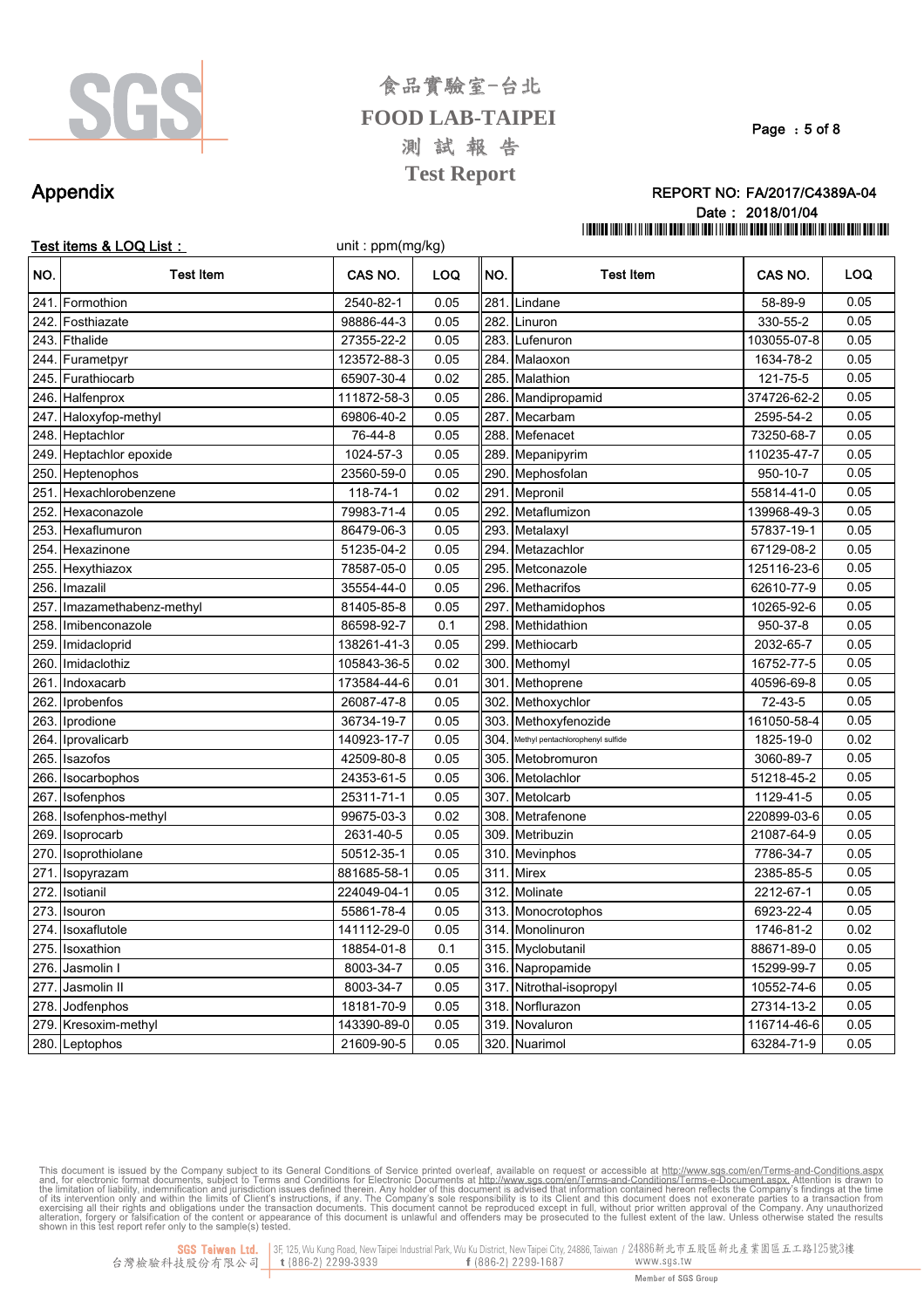

Page: 6 of 8

### Appendix

### REPORT NO: FA/2017/C4389A-04 Date: 2018/01/04 THE THE THE THE REAL PROPERTY IS A 1990 FOR THE THE THE THE REAL PROPERTY OF THE THE THE THE THE THE THE THE T

|      | Test items & LOQ List : | unit: ppm(mg/kg) |            |      |                           |             |            |
|------|-------------------------|------------------|------------|------|---------------------------|-------------|------------|
| NO.  | <b>Test Item</b>        | CAS NO.          | <b>LOQ</b> | NO.  | <b>Test Item</b>          | CAS NO.     | <b>LOQ</b> |
| 321  | Octachlorostyrene       | 29082-74-4       | 0.05       | 361. | Prallethrin               | 23031-36-9  | 0.02       |
| 322. | Omethoate               | 1113-02-6        | 0.05       | 362. | Pretilachlor              | 51218-49-6  | 0.05       |
| 323  | Oryzalin                | 19044-88-3       | 0.05       | 363. | Probenazole               | 27605-76-1  | 0.05       |
| 324  | Oxadiazon               | 19666-30-9       | 0.05       | 364. | Prochloraz                | 67747-09-5  | 0.05       |
| 325  | Oxadixyl                | 77732-09-3       | 0.05       | 365. | Procymidone               | 32809-16-8  | 0.05       |
| 326. | Oxamyl                  | 23135-22-0       | 0.05       | 366. | Profenophos               | 41198-08-7  | 0.05       |
| 327  | Oxycarboxin             | 5259-88-1        | 0.05       | 367. | Promecarb                 | 2631-37-0   | 0.02       |
| 328. | Oxychlordane            | 27304-13-8       | 0.05       | 368. | Prometryn                 | 7287-19-6   | 0.05       |
| 329. | Oxydemeton-Methyl       | 301-12-2         | 0.05       | 369. | Propachlor                | 1918-16-7   | 0.05       |
| 330. | Oxyfluorfen             | 42874-03-3       | 0.05       | 370. | Propamocarb hydrochloride | 25606-41-1  | 0.05       |
| 331  | Paclobutrazol           | 76738-62-0       | 0.05       | 371. | Propanil                  | 709-98-8    | 0.05       |
| 332  | Paraoxon                | 311-45-5         | 0.05       |      | 372. Propaphos            | 7292-16-2   | 0.05       |
| 333. | Parathion               | 56-38-2          | 0.05       |      | 373. Propargite           | 2312-35-8   | 0.05       |
| 334. | Parathion-methyl        | 298-00-0         | 0.05       |      | 374. Propazine            | 139-40-2    | 0.05       |
| 335. | Penconazole             | 66246-88-6       | 0.05       |      | 375. Propham              | 122-42-9    | 0.02       |
| 336. | Pencycuron              | 66063-05-6       | 0.05       |      | 376. Propiconazole        | 60207-90-1  | 0.05       |
| 337  | Pendimethalin           | 40487-42-1       | 0.05       |      | 377. Propoxur             | 114-26-1    | 0.05       |
| 338. | Penflufen               | 494793-67-8      | 0.05       |      | 378. Propyzamide          | 23950-58-5  | 0.05       |
| 339  | Penoxsulam              | 219714-96-2      | 0.05       | 379. | Proquinazid               | 189278-12-4 | 0.05       |
| 340. | Pentachloroaniline      | 527-20-8         | 0.02       | 380. | Prosulfocarb              | 52888-80-9  | 0.02       |
| 341. | Pentachloroanisole      | 1825-21-4        | 0.05       | 381. | Prothiofos                | 34643-46-4  | 0.05       |
| 342. | Pentachlorobenzene      | 608-93-5         | 0.05       | 382. | Prothoate                 | 2275-18-5   | 0.02       |
| 343. | Penthiopyrad            | 183675-82-3      | 0.05       | 383. | Pymetrozine               | 123312-89-0 | Note 5.    |
| 344. | Permethrin              | 52645-53-1       | 0.05       | 384. | Pyraclofos                | 77458-01-6  | 0.05       |
| 345. | Phenothiol              | 25319-90-8       | 0.05       | 385. | Pyraclostrobin            | 175013-18-0 | 0.05       |
| 346. | Phenothrin              | 26002-80-2       | 0.05       | 386. | Pyraflufen-ethyl          | 129630-19-9 | 0.05       |
| 347  | Phenthoate              | 2597-03-7        | 0.05       | 387. | Pyrazophos                | 13457-18-6  | 0.05       |
| 348  | Phorate                 | 298-02-2         | 0.05       | 388. | Pyrazosulfuron-ethyl      | 93697-74-6  | 0.05       |
| 349  | Phosalone               | 2310-17-0        | 0.05       | 389. | Pyrethrin I               | 8003-34-7   | 0.05       |
| 350. | Phosfolan               | 947-02-4         | 0.02       |      | 390. Pyrethrin II         | 8003-34-7   | 0.05       |
| 351. | Phosfolan-methyl        | 5120-23-0        | 0.02       | 391. | Pyribencarb               | 799247-52-2 | 0.05       |
| 352  | Phosmet                 | 732-11-6         | 0.05       | 392. | Pyridaben                 | 96489-71-3  | 0.05       |
| 353. | Phosphamidon            | 13171-21-6       | 0.05       | 393. | Pyridaphenthion           | 119-12-0    | 0.05       |
| 354. | Phoxim                  | 14816-18-3       | 0.05       |      | 394. Pyridate             | 55512-33-9  | 0.05       |
| 355. | Picolinafen             | 137641-05-5      | 0.05       | 395. | Pyrifenox                 | 88283-41-4  | 0.05       |
| 356  | Piperonyl butoxide      | $51-03-6$        | 0.05       | 396. | Pyrifluquinazon           | 337458-27-2 | 0.05       |
| 357. | Piperophos              | 24151-93-7       | 0.05       | 397. | Pyriftalid                | 135186-78-6 | 0.02       |
| 358  | Pirimicarb              | 23103-98-2       | 0.05       | 398. | Pyrimethanil              | 53112-28-0  | 0.05       |
| 359. | Pirimiphos-ethyl        | 23505-41-1       | 0.05       |      | 399. Pyrimidifen          | 105779-78-0 | 0.05       |
|      | 360 Piriminhos-methyl   | 29232-93-7       | 0.05       |      | 400 Pyrinroxyfen          | 95737-68-1  | 0.05       |

This document is issued by the Company subject to its General Conditions of Service printed overleaf, available on request or accessible at http://www.sgs.com/en/Terms-and-Conditions.aspx. and, for electronic format docume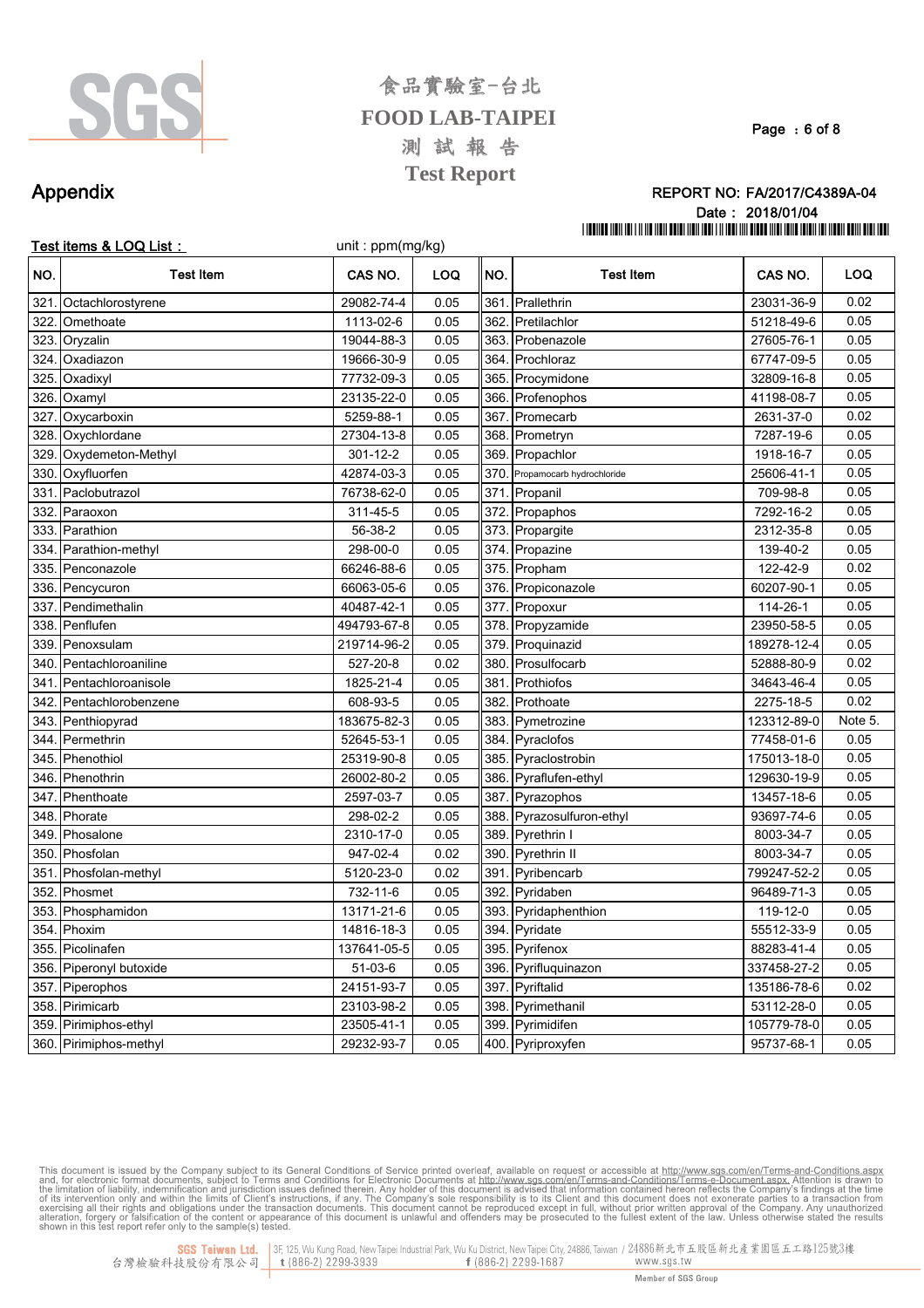

Page: 7 of 8

### Appendix

#### REPORT NO: FA/2017/C4389A-04 Date: 2018/01/04 THE THE THE THE REAL PROPERTY IS A 1990 FOR THE THE THE THE REAL PROPERTY OF THE THE THE THE THE THE THE THE T

|      | Test items & LOQ List: | unit: ppm(mg/kg) |            |      |                    |             |            |
|------|------------------------|------------------|------------|------|--------------------|-------------|------------|
| NO.  | <b>Test Item</b>       | CAS NO.          | <b>LOQ</b> | INO. | <b>Test Item</b>   | CAS NO.     | <b>LOQ</b> |
| 401. | Pyroquilon             | 57369-32-1       | 0.05       | 436. | Tetramethrin       | 7696-12-0   | 0.05       |
| 402. | Quinalphos             | 13593-03-8       | 0.05       |      | 437. Thenylchlor   | 96491-05-3  | 0.05       |
| 403. | Quinoxyfen             | 124495-18-7      | 0.05       | 438. | Thiabendazole      | 148-79-8    | 0.05       |
| 404. | Quintozene(PCNB)       | 82-68-8          | 0.02       | 439. | Thiacloprid        | 111988-49-9 | 0.05       |
| 405  | Quizalofop-ethyl       | 76578-14-8       | 0.05       | 440  | Thiamethoxam       | 153719-23-4 | 0.05       |
| 406  | Rotenone               | 83-79-4          | 0.05       | 441  | Thifluzamide       | 130000-40-7 | 0.05       |
| 407  | Saflufenacil           | 372137-35-4      | 0.05       | 442  | Thiobencarb        | 28249-77-6  | 0.05       |
| 408  | Salithion              | 3811-49-2        | 0.03       | 443  | Thiodicarb         | 59669-26-0  | 0.05       |
| 409  | s-Bioallethrin         | 28434-00-6       | 0.1        | 444  | Thiofanox          | 39196-18-4  | 0.05       |
| 410  | Sedaxane               | 874967-67-6      | 0.05       | 445. | Thiometon          | 640-15-3    | 0.05       |
| 411. | Sethoxydim             | 74051-80-2       | 0.05       | 446. | Thiophanate-methyl | 23564-05-8  | 0.02       |
| 412. | Silafluofen            | 105024-66-6      | 0.05       | 447. | Tolclofos-methyl   | 57018-04-9  | 0.05       |
| 413  | Simazine               | 122-34-9         | 0.05       | 448. | Tolfenpyrad        | 129558-76-5 | 0.05       |
| 414  | Simeconazole           | 149508-90-7      | 0.05       | 449. | Tolyfluanid        | 731-27-1    | 0.05       |
| 415. | Spinetoram J           | 187166-40-1      | 0.05       | 450  | trans-Chlordane    | 5103-74-2   | 0.05       |
| 416. | Spinetoram L           | 187166-40-1      | 0.05       | 451  | Triadimefon        | 43121-43-3  | 0.05       |
| 417  | Spinosad A             | 168316-95-8      | 0.05       | 452  | Triadimenol        | 55219-65-3  | 0.05       |
| 418. | Spinosad D             | 168316-95-8      | 0.05       | 453. | Tri-allate         | 2303-17-5   | 0.05       |
| 419  | Spirodiclofen          | 148477-71-8      | 0.05       | 454  | Triazophos         | 24017-47-8  | 0.05       |
| 420  | Spiromesifen           | 283594-90-1      | 0.05       | 455. | Tribufos           | 78-48-8     | 0.05       |
| 421  | Spirotetramat          | 203313-25-1      | 0.05       | 456. | Trichlorfon        | 52-68-6     | 0.05       |
| 422. | Sulfoxaflor            | 946578-00-3      | 0.05       | 457. | Tricyclazole       | 41814-78-2  | 0.05       |
| 423  | Tebuconazole           | 107534-96-3      | 0.05       | 458. | Tridemorph         | 81412-43-3  | 0.05       |
| 424  | Tebufenozide           | 112410-23-8      | 0.05       | 459. | Tridiphane         | 58138-08-2  | 0.05       |
| 425  | Tebufenpyrad           | 119168-77-3      | 0.05       | 460  | Trifloxystrobin    | 141517-21-7 | 0.05       |
| 426  | Tebuthiuron            | 34014-18-1       | 0.05       | 461  | Triflumizole       | 68694-11-1  | 0.05       |
| 427  | Tecnazene              | 117-18-0         | 0.05       | 462  | Trifluralin        | 1582-09-8   | 0.04       |
| 428  | Teflubenzuron          | 83121-18-0       | 0.05       | 463  | <b>Triforine</b>   | 26644-46-2  | 0.05       |
| 429  | Tefluthrin             | 79538-32-2       | 0.05       | 464  | Trinexapac-ethyl   | 95266-40-3  | 0.05       |
| 430. | Tepraloxydim           | 149979-41-9      | 0.05       | 465. | Uniconazole        | 83657-17-4  | 0.05       |
| 431. | Terbufos               | 13071-79-9       | 0.05       | 466  | Vamidothion        | 2275-23-2   | 0.05       |
| 432  | Terbutryn              | 886-50-0         | 0.05       | 467  | Vinclozolin        | 50471-44-8  | 0.05       |
| 433  | Tetrachlorvinphos      | 22248-79-9       | 0.05       | 468  | <b>XMC</b>         | 2655-14-3   | 0.05       |
| 434  | Tetraconazole          | 112281-77-3      | 0.05       | 469. | Xylylcarb          | 2425-10-7   | 0.05       |
|      | 435. Tetradifon        | 116-29-0         | 0.05       |      | 470. Zoxamide      | 156052-68-5 | 0.05       |

This document is issued by the Company subject to its General Conditions of Service printed overleaf, available on request or accessible at http://www.sgs.com/en/Terms-and-Conditions.aspx. Attention is drawn to and, for el